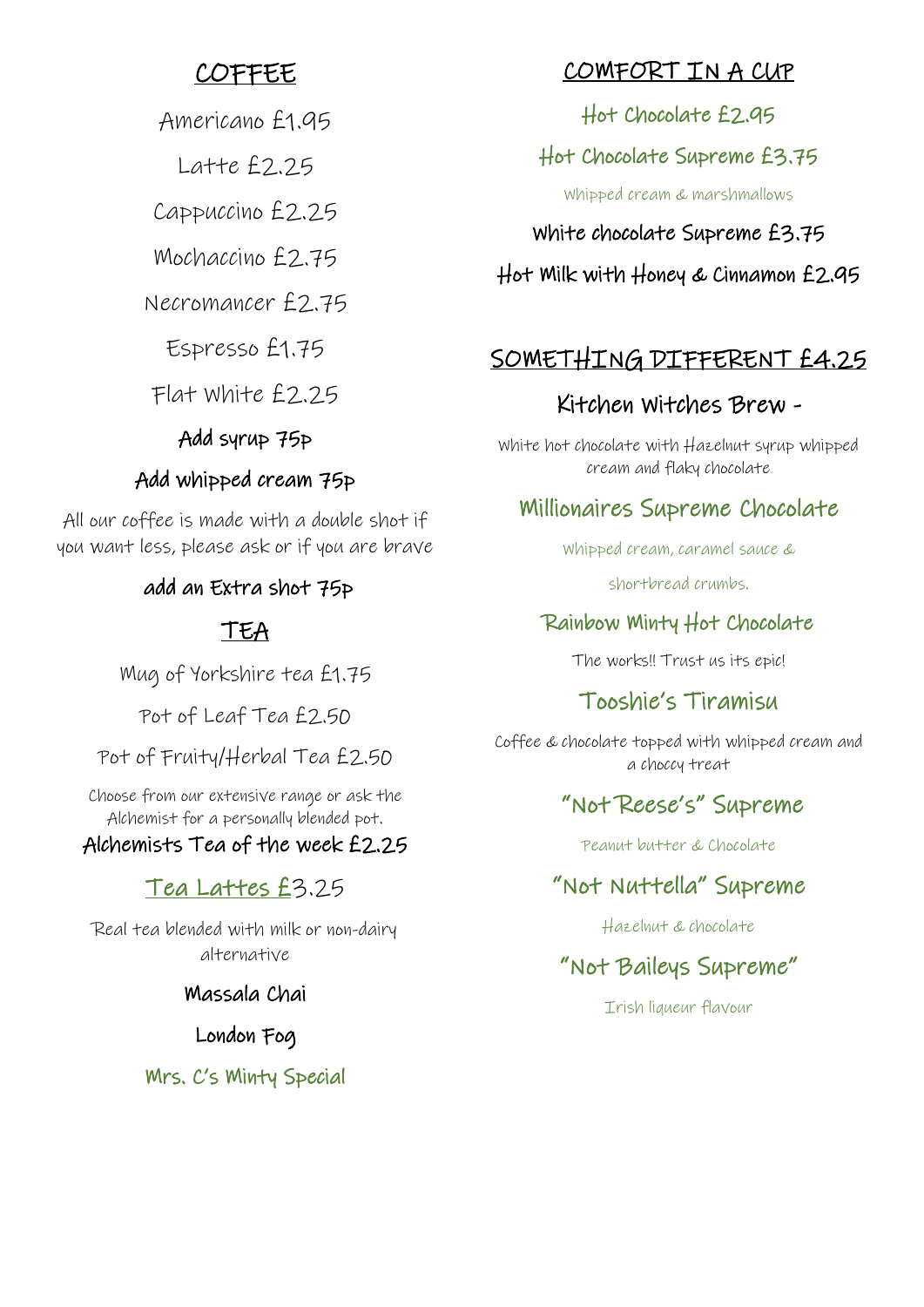## **MIGHTY MILKSHAKES!**

## £3.00

Add whipped cream for 75p

Chocolate

**Strawberry** 

Raspberry

Banana

Chocolate Mint

Black Forrest

Ask the Beverage Alchemist for our current special flavour.

## FROTHY ICED COFFEE £3.25

Two shots of house espresso with milk. Frothed & poured over crushed ice.

Add flavoured syrup for 75p Please ask for our current choices

# SMOOTHIES £3.00

Please see table talker for available flavours

Selection of fresh juices, Fizzy Pop, And water available from our drinks chiller from £2.00

We do not have any drinks that contain artificial sweeteners other than Stevia so basically

We have no "diet" drinks

If you need a low sugar variant, please ask your server who will be happy to advise.

# Something Sweet?

Toasted fruit bread £2.25

With butter & preserve.

Fruit Scone £2.25

With butter & preserve.

Add clotted cream for £1

Please ask for today's selection of cakes and bakes! Tce cream! By the scoop £1.50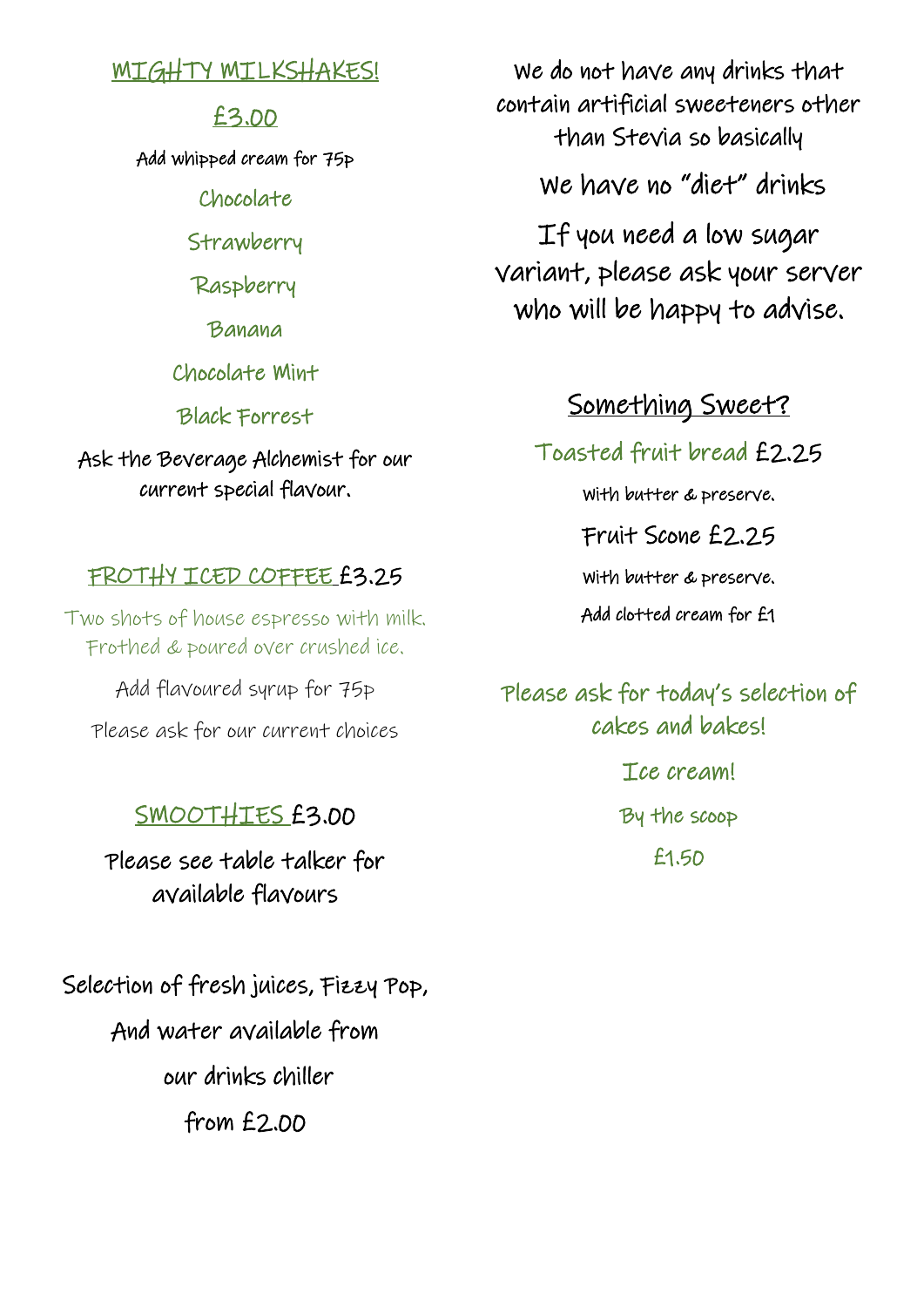### BUILD YOUR OWN BREAKFAST

Flying Start-3 items £3.95 Peckish -4 items £4.95 Hungry-5 items £5.95 Full Monty-6 items £6.95 Add extra items for 75p each Choose from the items below to create your ultimate breakfast

Side bacon smoked or unsmoked

Smoked Streaky Bacon

#### Vegan Bacon

Pork sausage Link

#### Vegan Sausage

Black Pudding

Double Yolk Eggs Your way

Mini Omelette

Vegan "Scrambled Egg"

Mushrooms

Tomatoes- fresh or tinned

Homemade Posh Baked Beans

Potato Cake

Cheesy Potato Cake

Fried seasoned tattie bites

#### Eggy Bread

Free Toast or fried bread with every breakfast

### ON TOAST £4.75

#### Mature Cheddar Cheese

(Worcester sauce if you like)

Double Yolker Eggs your way

(Add smoked salmon for £1.75)

Homemade Posh Baked Beans

Tomatoes

Creamy Garlic Mushrooms £4.95

1 filling £2.95 2 fillings £3.95 Extras 75p each Choose from Side bacon smoked or unsmoked Smoked Streaky Bacon Vegan Bacon Pork sausage Vegan Sausage Black Pudding Double Yolk Egg your way Mushrooms Cheese

IN A BUN

#### BRUNCH

#### Cauldron Style Kedgeree £6.25

Smoked Haddock, onion & peas mild spiced rice and a perfectly poached double yolk egg.

#### Eggs Benedict £5.25

Perfectly poached double yolk egg & Bacon on a bread base topped with hollandaise sauce

(veggie/vegan bacon available)

#### Eggs Royale £5.50

Perfectly poached double yolk egg & smoked salmon on a bread base topped with hollandaise sauce

#### Eggs Florentine £4.95

Perfectly poached double yolk egg & spinach on a bread base topped with hollandaise sauce

#### Bubble & Squeak £4.95

Cabbage, carrot, onion, corn & potato

#### Corned Beef Hash £5.25

Corned beef, carrot, onion & potato

#### Add a double yolk egg to either for 95p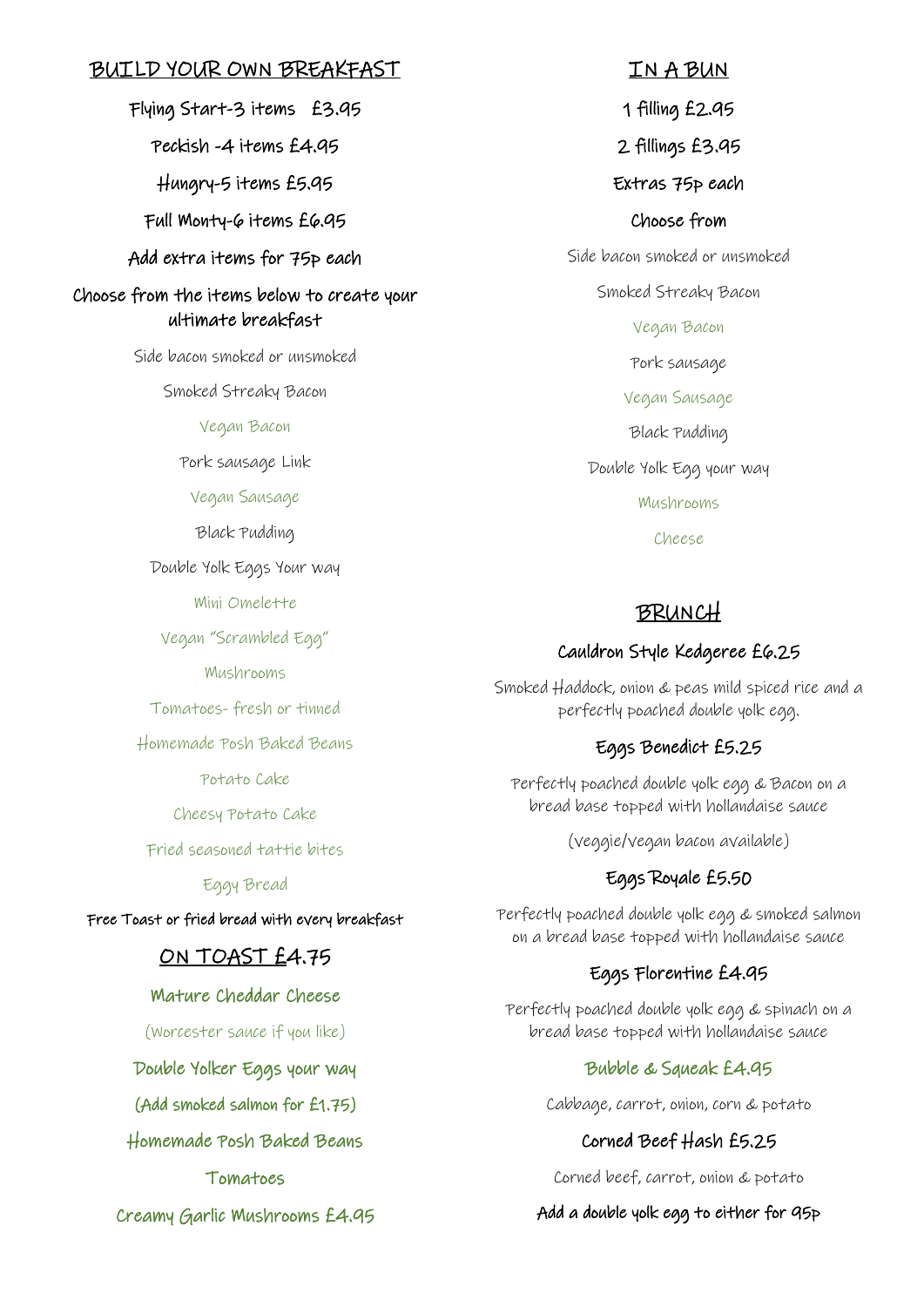### HOT SANDWICHES

### U.F.C £4.75

Two slices of eggy bread with mature cheddar (vegan Available)

#### Add Bacon or Vegan Bacon for £1.75

Sweet Honey Chicken £5.50

#### B.L.T £5.00

#### Add chicken for £2

#### Home Made BBQ Pulled Pork £5.75

#### Philly Cheese Steak £5.95

Steak or not steak, mushroom, pepper, onion,

BBQ sauce, cheddar cheese

#### Steak, onion & Blue Cheese £5.95

#### Prawn Po Boy £5.95

King prawns in a spicy coating served with remoulade sauce

#### Meatball Marinara £5.95

#### Mediterranean Veggies £5.95

(With or without cheese)

### SOURDOUGH TOASTIES

Bacon, Brie & Cranberry £5.25 Cheddar & Red Onion £4.50 Mozzarella, Pesto &Tomato £4.75 Corned Beef & Onion £4.95 Spicy Tuna Melt £4.95 Bacon & Mature Cheddar Cheese £4.95 Pepperoni, Cheddar & Jalapenos £4.95

Sausage & red onion marmalade £4.95

### DIRTY BURGERS £6.25

6oz Aberdeen Angus Beef, chicken Breast

or "not meat" Burger

#### All served with our delicious salad.

Traditional NYC

Cheese & Bacon

Virginia State

Pulled Pork & Cheese

Black & Blue

Cajun Spice & Blue Cheese

#### 3 Little Pigs

Homemade Pork & Apple Burger bacon & black pudding.

Old Smokey

smoked bacon, smoked cheese & BBQ sauce

Parmo Burger Does what it says on the tin!

Nekid £4.95

Add toppings for 75p What do you fancy? Ask & you shall receive!

### DIRTY DAWGS £6.25

Premium Pork & Wild Boar Hot dog or our delicious vegan alternative

#### Classic New Yorker

Fried onions, Sauerkraut, ketchup &

American mustard

#### HOT! Dawg

Spicy cheese & Hot chili relish

Sloppy Joe Chilli Con Carne (or not carne)

Piggy Dog

Pulled pork & fried onions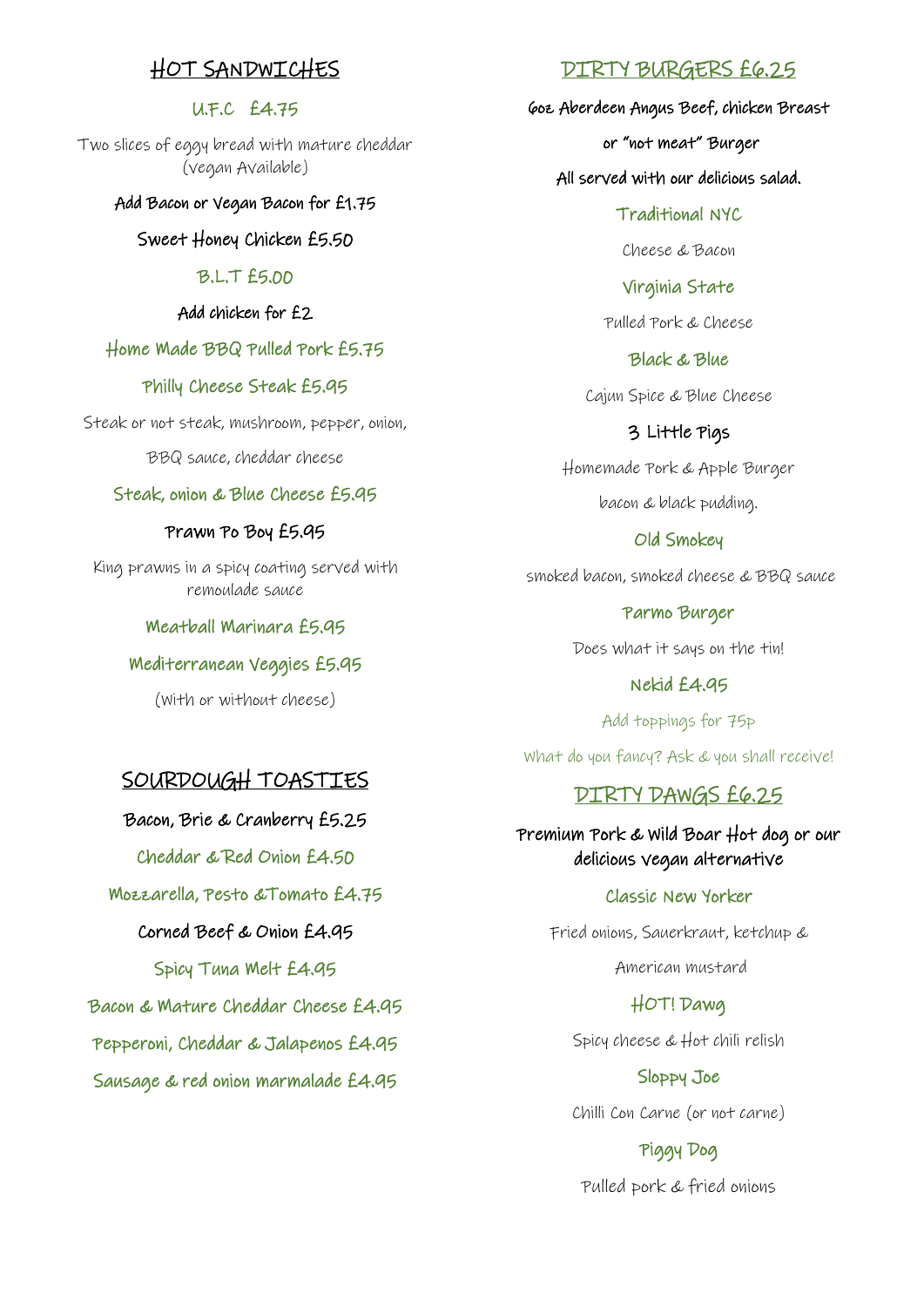### CAULDRON PARMO £6.50

The much debated often berated

Teesside Delicacy!

### Traditional (Pork)

Teesside's Finest (Chicken)

Vegetarian (Oooh)

### Vegan (BIG Ooooh)

People choose your Parmo!!

### SUPER SALAD BOWLS £5.95

#### Warm Chicken

Lemon & lime, Sweet Chilli, Cajun or lime & coconut

#### Warm Beef

with sweet chilli or Honey & mustard

#### Warm King Prawn

Sweet Chilli , Garlic or lime & coconut.

Falafel

plain or sweet chilli

Greek Style

Caesar Style

### PIZZA

9-inch hand formed REAL DOUGH

### Choose from Tomato or BBQ base

Margherita £4.95

### Pepperoni £5.95

Hawaiian £5.95

### Bolognaise £5.95

Chicken & Bacon £5.95

BBQ Pork, pepper & onion £6.25

### Breakfast £6.75

Sausage, bacon, mushroom, tomatoes topped with a double yolk egg (veggie/vegan avail)

Veggie Supreme £5.95 Chicken, Mushroom & Pesto £6.25 Hot Shot £6.25 Hot meats, chilli & peppers Meat Feast £6.50

Lots of meaty or "not meaty" goodness

### Steak & Blue Cheese £6.25

Neptune £6.75

Prawns, tuna, smoked salmon anchovies

### Build Your Own £6.95

4 toppings from the list. Extras 75p each Bolognaise, Pepperoni, Chicken, Bacon, Pineapple sweetcorn, Mushroom, Onion, pulled pork, blue cheese, prawns, tuna, peppers, jalapenos, olives, anchovies, extra cheese

### Loaded Garlic Bread £5.95

4 toppings Build your ultimate garlic bread extras 75p each Choose from the toppings above!

### LIGHTER BITES

Homemade Soup £3.95 Plain Omelette £4.25 (Vegan version available) Fillings 75p each please ask Loaded Fries £5.00 Sweet potato or Tattie Bites Bacon & Cheese Cheese & Onion BBQ Pulled Pork Bechamel & Cheese Chilli con carne (or not carne) Pepperoni, jalapenos & cheese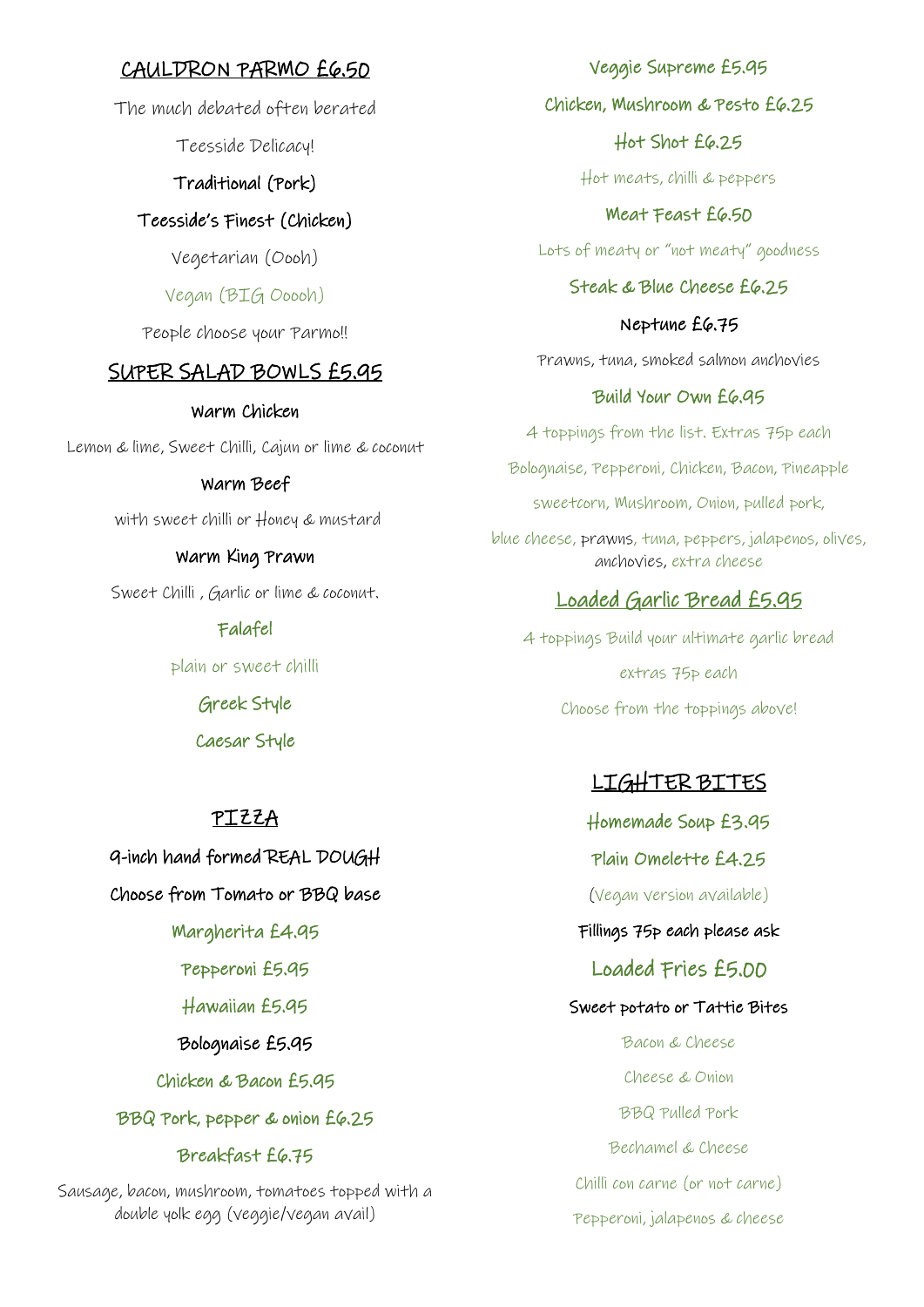#### Shopski £5.00

Baked Feta & tomatoes topped with egg

#### Fabulous Fritters £5.00

Choose one or mix & match

Mozzarella Bites

#### Spicy sweetcorn

#### Pea & mint

#### Served with salad & dips

#### Chicken Wings £5.00

Hot n spicy

BBQ

Lemon & Herb Served with salad & dips Please ask for today's dip selection

### FISHCAKES

Smoked Haddock Fish Cakes £5.95 Thai Crabcakes £6.25 Tuna Fishcakes £5.95 "Not Fish" Cakes £5.95 Served in a salad bowl PASTA & THINGS Macaroni Cheese £4.95 Add pulled pork or bacon for £2 Chilli con carne or not carne £5.50 Pasta Carbonara £5.75 Pasta Bolognaise £5.75 Stroganoff £6.25 Beef, mushroom or "not meat" Spaghetti & Meatballs £5.75

#### SMALL PLATES

£4.25 each, 2 for £7.50, 3 for £10.50

Patatas Bravas Meatballs in Salsa Chilli & Lime King Prawns Garlic King Prawns Boozy Cheese Bowl Shopski Spicy Rice Olives & Feta Creamy Garlic Mushrooms Bread with dipping oils Breaded Garlic Mushrooms

### ON THE SIDE

Sweet Potato Fries £2.70 Tattie Bites £2.50 Dirty Fries (garlic or cajun butter) £3.75 Cauldron Purple Slaw £1.95 Side Salad £2.75 Garlic Bread £2.75 Cheesy Garlic Bread £2.95 Pizza base Garlic bread £2.95 Pizza base Cheesy Garlic Bread £3.50 Beer Battered Onion Rings £2.50 Salsa, garlic sauce, hot or sweet chilli sauce, Harissa Mayo, Blue Cheese dressing, Chipotle sauce, Franks Hot Sauce. Sour cream All 50p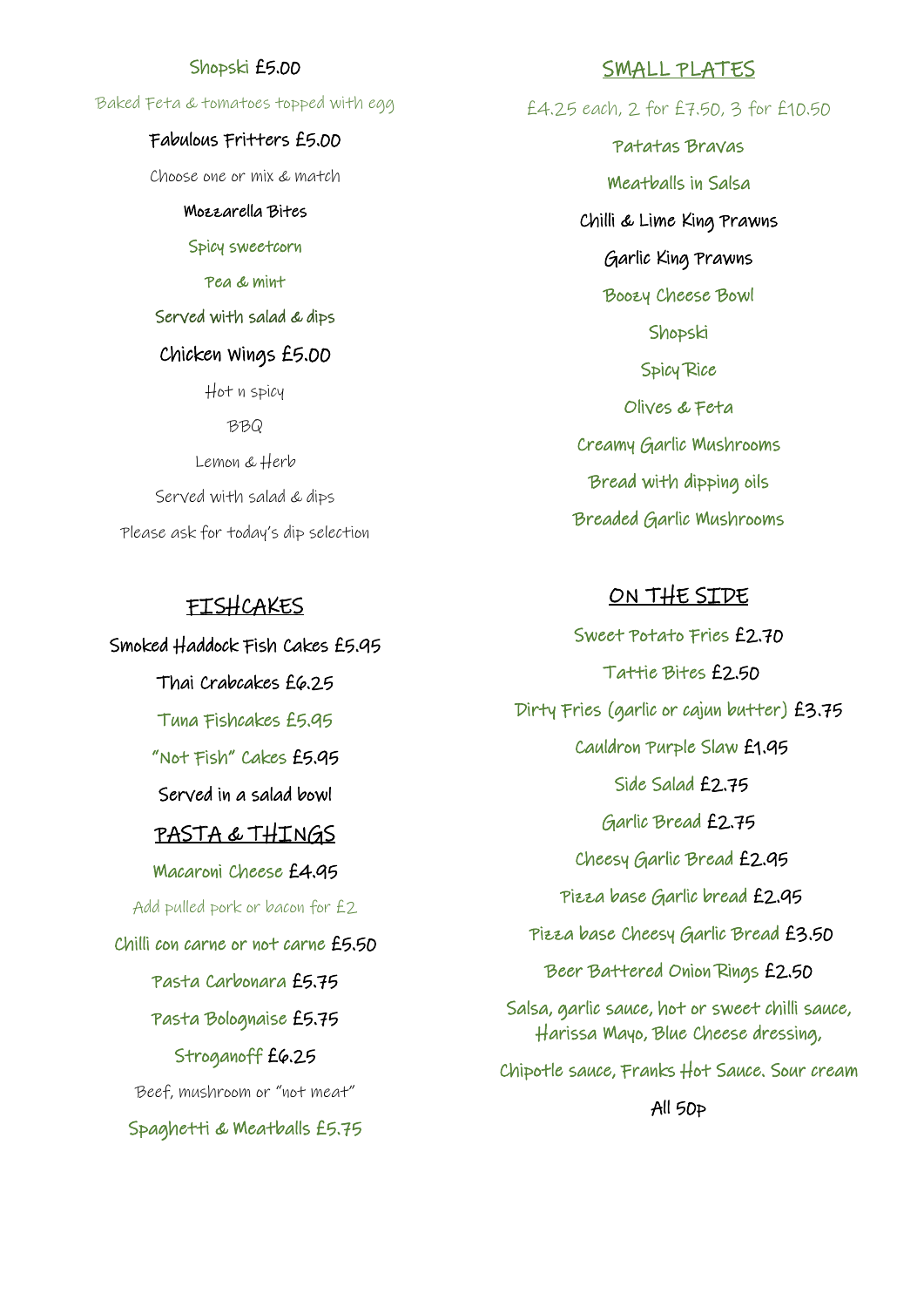### PANCAKE HEAVEN

### WONDERFULL WAFFLES

3 American style Pancakes with:

Maple Syrup & butter £4.50

Add smoked streaky bacon for £1.75

Blueberry Bliss £4.95

### Go Ape £4.95

### Silly Monkey £5.20

Banana & Peanut butter flavour

(no peanuts were harmed in creating this dish!)

### Jubilee £5.50

Cherries & Ice cream

### Go on you know you want to! £5.95

Banana, Peanut butter flavour, crispy streaky bacon Maple syrup & butter

Dairy free/vegan available for all

waffles & pancakes.

### Ultimate Breakfast £5.95

Bacon & Sausage crumbs a fried double yolk egg and maple syrup. It's to DIE for!!

### Jubilee £5.25

Cherries in syrup with vanilla ice-cream

### Salty Sea dog £5.25

Salted caramel syrup, chocolate curls, marshmallows

& Ice cream

### St Clements £5.25

Orange & lemon sauce with Vanilla Ice cream

### Build Your Own £5.95

Choose 3 scoops of ice cream, whipped cream

& sprinkles

Home Made Ice cream By the scoop £1.50

Banana Split £4.95

## Pineapple or Banana Fritters £4.50

Served with maple syrup